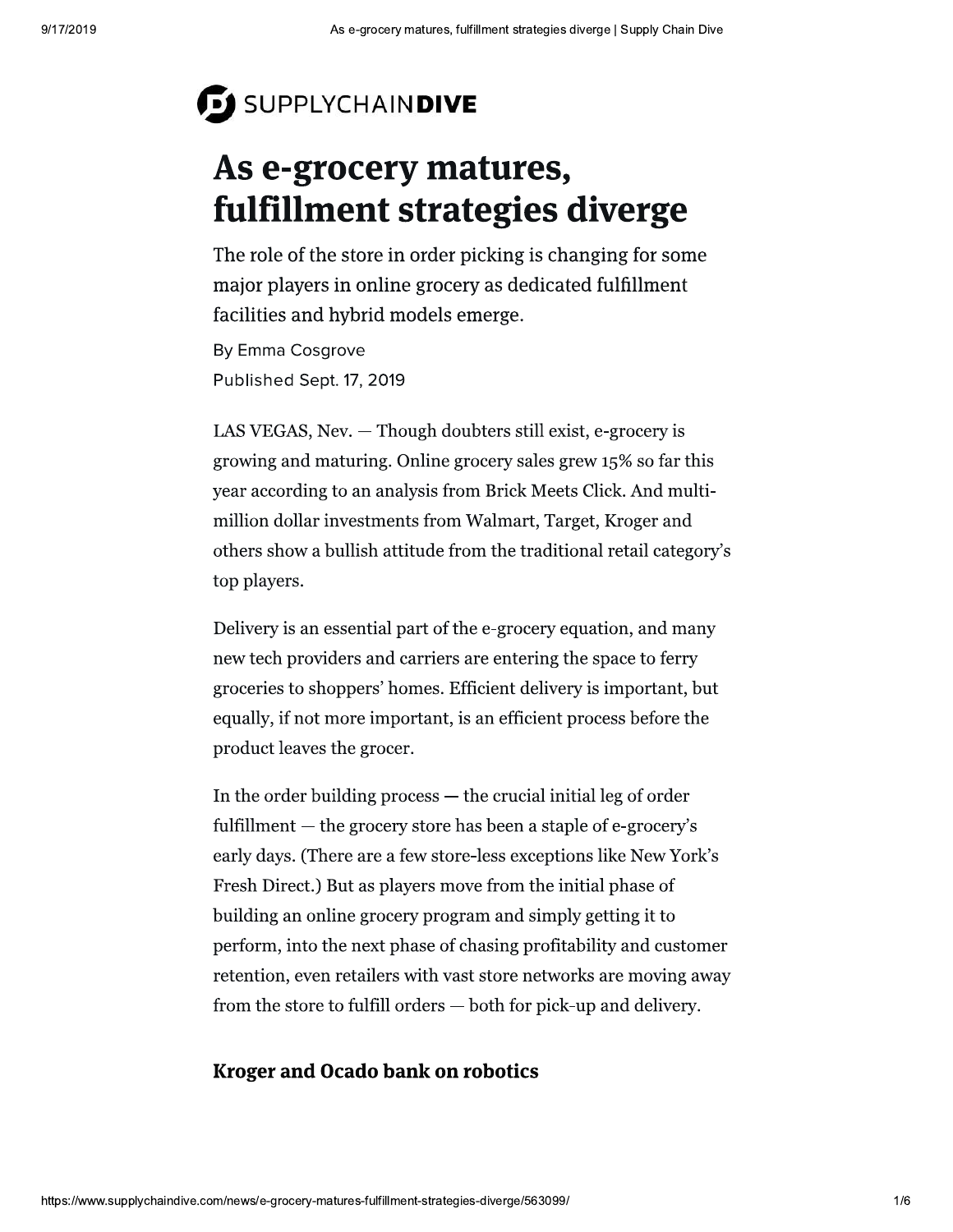Kroger has made it very clear that e-grocery fulfillment centers are the future for its delivery service. Partnering with British grocery delivery firm turned U.S. tech provider, Ocado, the grocer believes robotic fulfillment tech will "take cost out of the system" as Ocado SVP of North America David Hardiman-Evans said at GroceryShop this week. Kroger recently announced its fifth Ocado warehouse will open in Texas in a few years and the robotic warehouse fulfillment model will even allow the grocer to sell online in states where the company has no physical stores, like Florida.

Robotic picking is attractive because of the resulting labor reductions. Not only is picking an essential part of achieving delivery speed expectations, but it is also an expensive part of the fulfillment process. Deliv CEO Daphne Carmeli said she has heard figures as high as \$12 per order for grocery picking cost. And few programs charge online grocery fees large enough to offset these fulfillment costs.

Industry experts at GroceryShop said consumer concerns around picking their own produce and meat remains a major barrier to getting e-grocery out of the single digits in terms of total grocery sales (currently at 3%) and so quality picking is a high stakes game.

Kroger's Ocado-fueled model banks on buyers bringing in only the best product so that robots need not discern between items of varying quality.

### Walmart moves toward a hybrid model

Walmart is investing massive amounts in its omnichannel grocery strategy, which, though the orders are still largely picked in-store, is not as simple as receiving an order fulfilled by the consumer's closest Walmart location.

"In order to make the best of our assets there are certain locations where customers can pull up to get that pickup order, but none of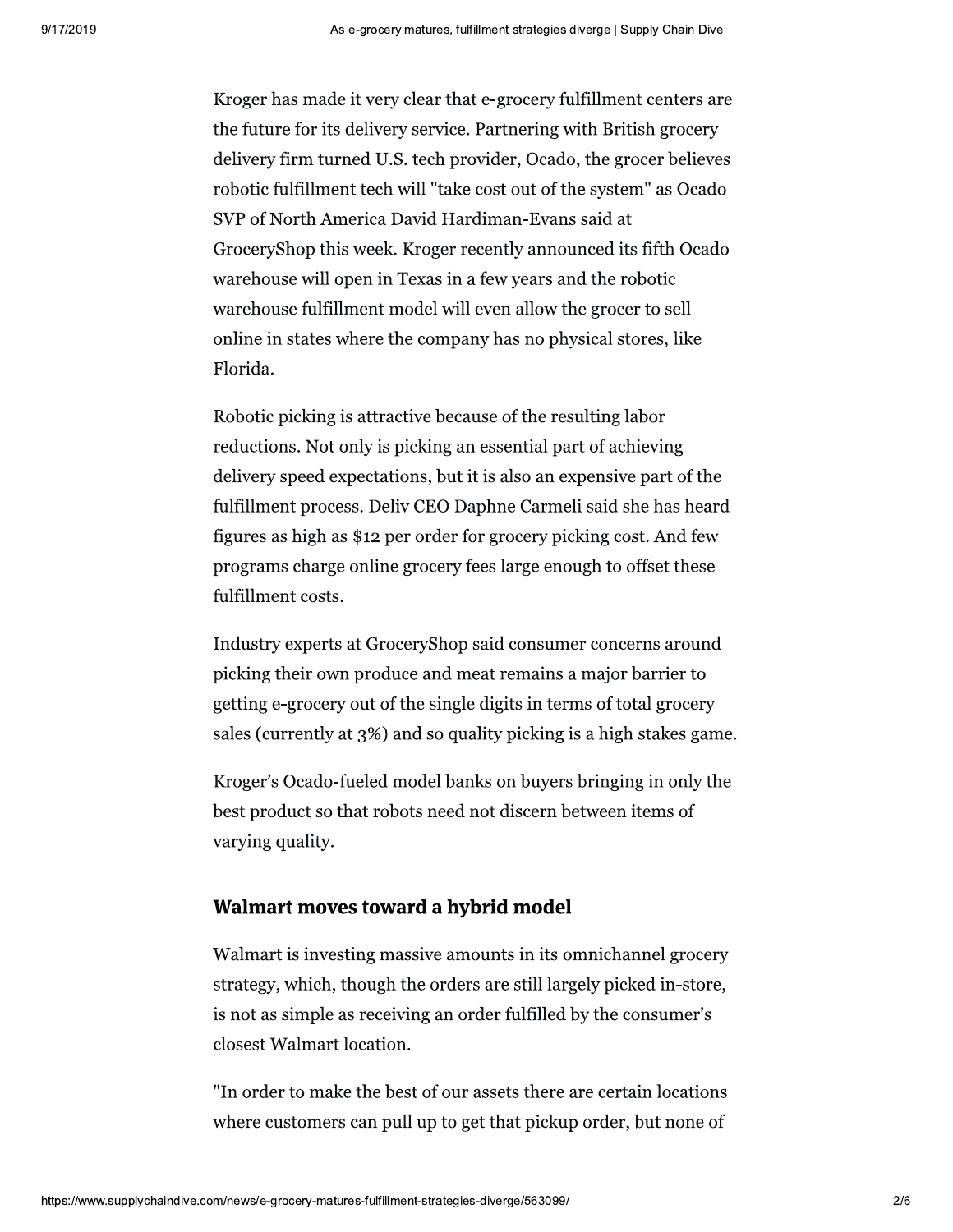the groceries in that order came from the store they're sitting outside of. Not one," said Walmart VP of Digital Operations Tom Ward. "Because what we do is we pick a hub and we say 'we're going to sweat this asset really hard and we're going to pick all of our orders from this store.""



Walmart VP of Digital Operations Tom Ward speaking at GroceryShop. | Credit: GroceryShop

At GroceryShop, Ward emphasized the training and skill of the company's e-grocery shoppers - the company has 45,000 nationwide, he said. These workers are trained to be subject matter experts, meaning they are specialists in picking fish or meat or produce. It follows that expanding this model would lend itself to a more streamlined picking process. Larger Walmart stores, full of these trained shoppers will increasingly feed pickup at other stores in a hub and spoke model for picking and packing of grocery orders.

The idea is demonstrated by Walmart's early adoption of autonomous delivery vans, which currently shuttle grocery orders ready for pick up between a Walmart grocery pickup location and a Walmart Neighborhood Market in Bentonville, Arkansas.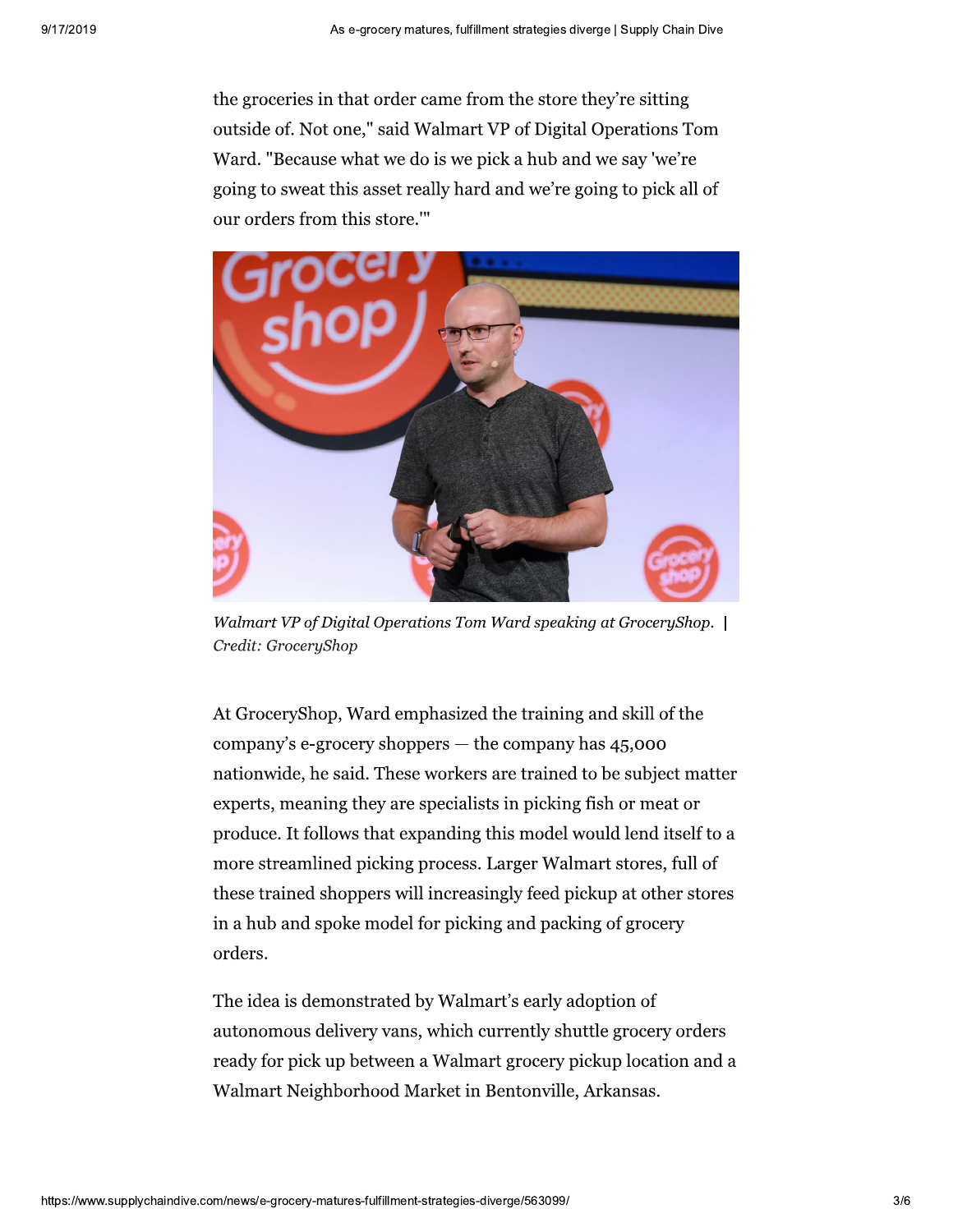"This is letting us take more and more complexity out of the model," said Ward.

This hybrid strategy may also allow Walmart to focus efforts on optimizing only some store or e-grocery order picking operations while offering pickup at nearly all locations and delivery from many.

### Who's sticking with stores?

Instacart, the ultimate enabler for store-fulfilled e-grocery orders is naturally still betting on store fulfillment.

Nilam Ganenthiran, chief business officer at Instacart, told GroceryShop attendees that Instacart Enterprise is a growing service wherein grocers can create their own branded e-commerce store using Instacart on the backend.

"We still believe the future is the existing store footprint," said Ganethiran. Insatacart continues to bet on economies of scale to bring efficiency to delivery and labor.



Nilam Ganenthiran, chief business officer at Instacart, right, speaks at GroceryShop | Credit: GroceryShop